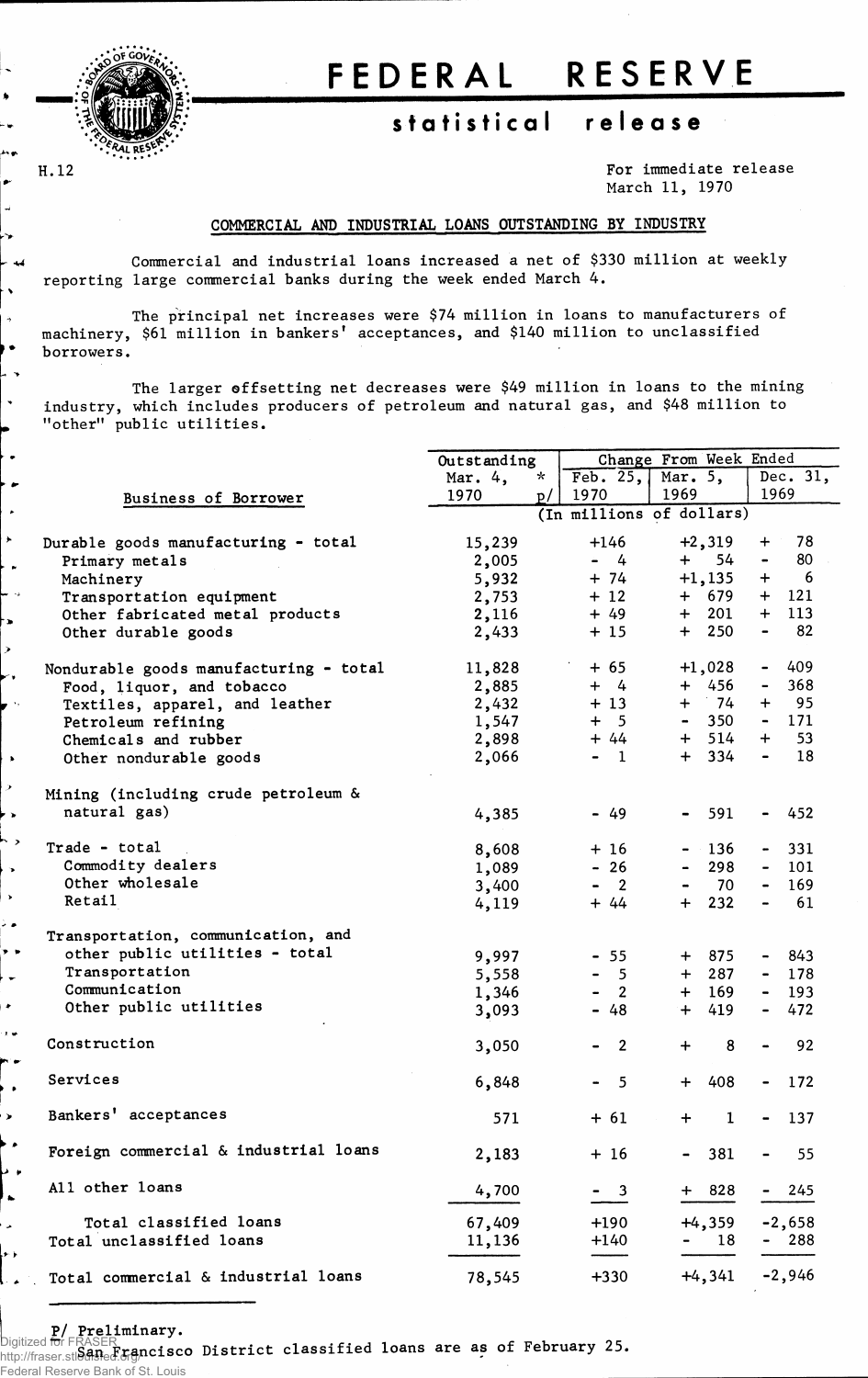## **H. 12(a) COMMERCIAL AND INDUSTRIAL LOANS OUTSTANDING AT A SAMPLE OF WEEKLY REPORTING**

ささきまで かわなささ むくささ りまえ さよくさげる (の) ナマタ くど かまくえき まもさもくささ かもく

**LARGE COMMERCIAL BANKS BY INDUSTRY AND FEDERAL RESERVE DISTRICT, WEEK ENDED** MARCH **4, 1970**

| (In millions of dollars)                |                |        |        |         |                         |                |       |                    |       |        |        |        |                               |
|-----------------------------------------|----------------|--------|--------|---------|-------------------------|----------------|-------|--------------------|-------|--------|--------|--------|-------------------------------|
| Business of Borrower                    | All Dis.       | Boston | New    | Phila-  | Cleve-                  | Rich-          |       | Atlanta Chicago    | St.   | Minne- | Kansas | Dallas | San                           |
|                                         | tricts         |        | York   | delphia | land                    | mond           |       |                    | Louis | apolis | City   |        | $\text{Franciscol} \text{/*}$ |
| Durable goods manufacturing - total     | 15,239         | 605    | 6,229  | 603     | 1,547                   | 249            | 280   | 2,984              | 175   | 130    | 136    | 349    | 1,952                         |
| Primary metals                          | 2,005          | 46     | 950    | 64      | 329                     | 13             | 25    | 378                | 32    | 3      | 6      | 33     | 126                           |
| Machinery                               | 5,932          | 289    | 2,573  | 207     | 540                     | 78             | 69    | 1,204              | 47    | 47     | 33     | 113    | 732                           |
| Transportation equipment                | 2,753          | 103    | 1,292  | 73      | 244                     | 23             | 41    | 416                | 10    | 6      | 15     | 51     | 479                           |
| Other fabricated metal products         | 2,116          | 82     | 565    | 136     | 242                     | 44             | 73    | 607                | 30    | 33     | 44     | 69     | 191                           |
| Other durable goods                     | 2,433          | 85     | 849    | 123     | 192                     | 91             | 72    | 379                | 56    | 41     | 38     | 83     | 424                           |
| Nondurable goods manufacturing - total  | 11,828         | 651    | 5,541  | 522     | 475                     | 406            | 391   | 1,672              | 299   | 164    | 132    | 251    | 1,324                         |
| Food, liquor, and tobacco               | 2,885<br>2,432 | 118    | 1,001  | 99      | 102                     | 81             | 110   | 574                | 84    | 90     | 55     | -67    | 504                           |
| Textiles, apparel, and leather          |                | 284    | 1,192  | 150     | 49                      | 198            | 117   | 206                | 78    | 19     | 15     | 30     | 94                            |
| Petroleum refining                      | 1,547          | 24     | 824    | 37      | 47                      | 11             | 24    | 216                | 22    | 8      | 19     | 56     | 259                           |
| Chemicals and rubber                    | 2,898          | 103    | 1,680  | 126     | 186                     | 42             | 75    | 370                | 56    | 18     | 23     | 51     | 168                           |
| Other nondurable goods                  | 2,066          | 122    | 844    | 110     | 91                      | 74             | 65    | 306                | 59    | 29     | 20     | 47     | 299                           |
| Mining (including crude petroleum and   |                |        |        |         |                         |                |       |                    |       |        |        |        |                               |
| natural gas)                            | 4,385          | 72     | 2,627  | 80      | 289                     | ਂ7             | 65    | 479                | 29    | 10     | 119    | 444    | 164                           |
| Trade - total                           | 8,608          | 600    | 2,792  | 454     | 481                     | 456            | 523   | 1,112              | 275   | 137    | 273    | 323    | 1,182                         |
| Commodity dealers                       | 1,089          | 53     | 472    | 53      | 10                      | 49             | 32    | 101                | 57    | 32     | 33     | 51     | 146                           |
| Other wholesale                         | 3,400          | 255    | 1,129  | 158     | 206                     | 169            | 233   | 504                | 78    | 33     | 80     | 113    | 442                           |
| Retail                                  | 4,119          | 292    | 1,191  | 243     | 265                     | 238            | 258   | 507                | 140   | 72     | 160    | 159    | 594                           |
| Transportation, communication, & other  |                |        |        |         |                         |                |       |                    |       |        |        |        |                               |
| public utilities                        | 9,997          | 405    | 4,863  | 273     | 635                     | 349            | 315   | 1,289              | 230   | 86     | 122    | 248    | 1,182                         |
| Transportation                          | 5,558          | 163    | 2,621  | 154     | 315                     | 173            | 213   | 720                | 147   | 59     | 66     | 131    | 796                           |
| Communication                           | 1,346          | 36     | 571    | 53      | 71                      | 94             | 21    | 153                | 28    | 7      | 23     | 56     | 233                           |
| Other public utilities                  | 3,093          | 206    | 1,671  | 66      | 249                     | 82             | 81    | 416                | 55    | 20     | 33     | 61     | 153                           |
| Construction                            | 3,050          | 91     | 771    | 211     | 199                     | 200            | 212   | 217                | 96    | 56     | 102    | 393    | 502                           |
| Services                                | 6,848          | 420    | 2,186  | 568     | 358                     | 199            | 333   | 678                | 203   | 118    | 145    | 284    | 1,356                         |
| Bankers' acceptances                    | 571            | 9      | 265    | 25      | 12                      | $\overline{2}$ | 6     | 82                 | -1    | $- -$  | -1     | 31     | 137                           |
| Foreign commercial and industrial loans | 2,183          | 31     | 1,634  | 53      | 20                      | 14             | 20    | 190                | $- -$ | 10     | $- -$  | 23     | 188                           |
| All other loans                         | 4,700          | 123    | 1,818  | 8       | 483                     | 258            | 109   | 339                | 118   | 11     | 39     | 119    | 1,275                         |
| Total classified loans                  | 67,409         | 3,007  | 28,726 | 2,797   | 4,499                   | 2,140          | 2,254 | 9,042              | 1,426 | 722    | 1,069  | 2,465  | 9,262                         |
| Total unclassified loans                | 11,136         | 433    | 1,078  | 229     | 744                     | 578            | 578   | 1,320              | 287   | 72     | 287    | 529    | 5,001                         |
| Total commercial and industrial loans   | 78,545         | 3,440  | 29,804 |         | $3,026$ $5,243$ $2,718$ |                |       | 2,832 10,362 1,713 |       | 794    | 1,356  | 2,994  | 14,263                        |

p/ Preliminary. Final totals will appear in the F. R. Bulletin. San Francisco District final figures appear in a release of that Reserve Bank.

**\* Classified loans are as of February 25.**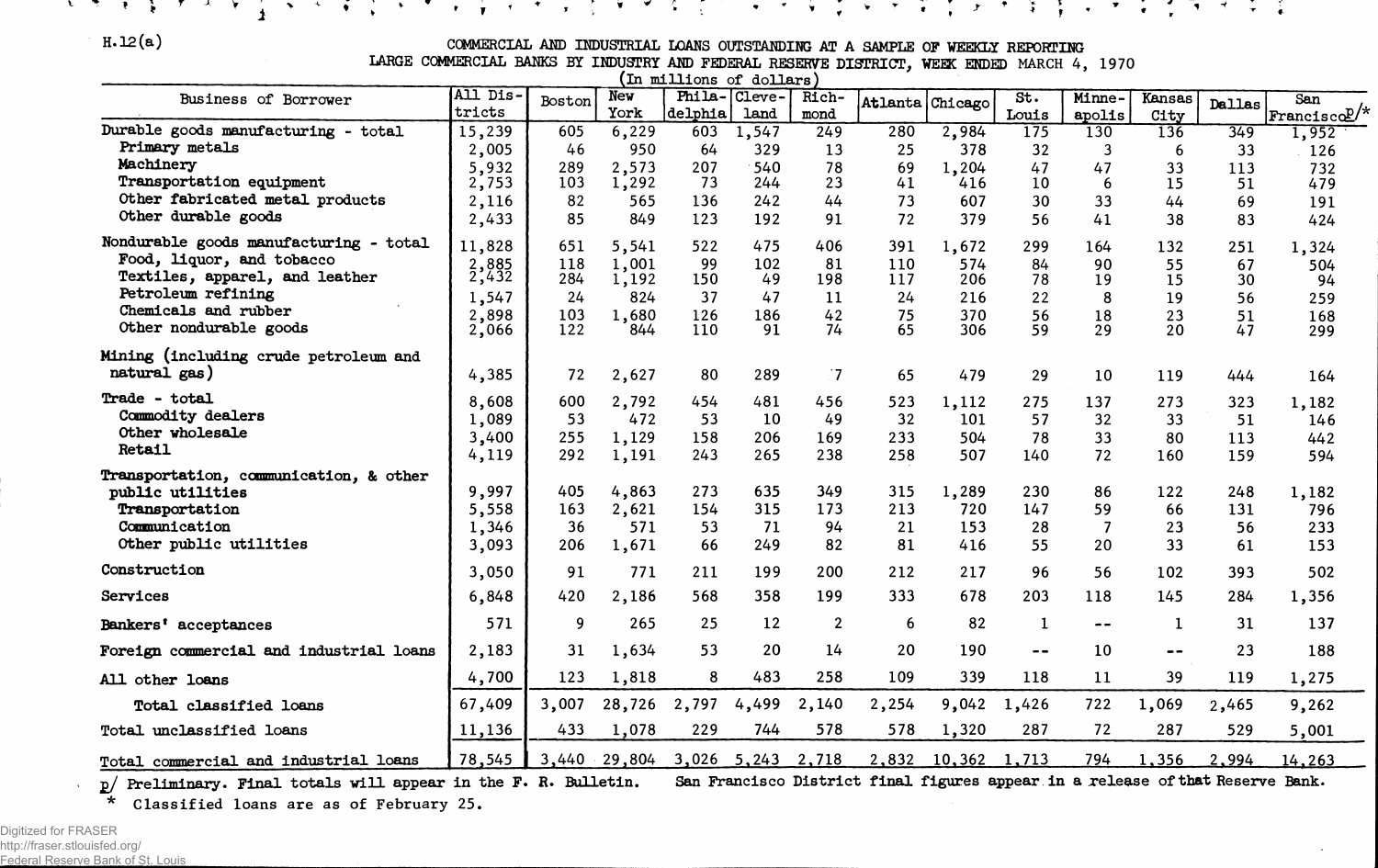### **H.12b COMMERCIAL AND INDUSTRIAL TERM LOANS OUTSTANDING BY INDUSTRY**

**Total business term loans were \$31,996 million as of February. This was an increase of \$1,514 million over the comparable data a year ago and a decrease of \$252 million from the last Wednesday in January.**

**The principal changes in term loans during February were decreases of \$159 million in loans to the mining industry, which includes producers of petroleum and natural gas, \$76 million to petroleum refiners, and \$74 million to "other" public utilities.**

**The total of all business term loans on February 25, represented approximately 48 per cent of total of business loans outstanding at large commercial banks reporting in the series.**

|                                        | Percent of  | Term Loans |                                                          | Change From Month Ended             |                                  |
|----------------------------------------|-------------|------------|----------------------------------------------------------|-------------------------------------|----------------------------------|
|                                        | Total Busi- | Feb. 25,   |                                                          | Jan 28, Feb 26, Dec 31              |                                  |
| <b>Business of Borrower</b>            | ness Loans  | 1970       | 1970                                                     | 1969                                | 1969                             |
|                                        | (%)         |            |                                                          | (In millions of dollars)            |                                  |
| Durable goods manufacturing - total    | 50          | 7,607      | $+37$                                                    | $+1, 117$                           | $-49.$                           |
| Primary metals                         | 71          | 1,420      | $\qquad \qquad \blacksquare$<br>$\overline{\mathbf{8}}$  | $+$<br>64                           | $-56$                            |
| Machinery                              | 47          | 2,748      | $+62$                                                    | 510<br>$\ddot{}$                    | $\mathbf{1}$<br>$\blacksquare$   |
| Transportation equipment               | 56          | 1,544      | $-10$                                                    | $+ 408$                             | $+43$                            |
| Other fabricated metal products        | 36          | 754        | $-3$                                                     | 45<br>$+$                           | $\overline{7}$<br>$\blacksquare$ |
| Other durable goods                    | 47          | 1,141      | $-4$                                                     | 90<br>$+$                           | $-28$                            |
| Nondurable goods manufacturing - total | 50          | 5,923      | $\overline{\phantom{a}}$<br>$\qquad \qquad \blacksquare$ | 474<br>$+$                          | $-79$                            |
| Food, liquor, and tobacco              | 33          | 952        | $+10$                                                    | 267<br>$+$                          | $\mathbf{1}$<br>$\blacksquare$   |
| Textiles, apparel, and leather         | 30          | 721        | $+13$                                                    | 89<br>$+$                           | $\overline{\mathbf{8}}$<br>$+$   |
| Petroleum refining                     | 80          | 1,234      | $-76$                                                    | 302                                 | $-122$                           |
| Chemicals and rubber                   | 66          | 1,896      | $+ 64$                                                   | 325<br>$+$                          |                                  |
| Other nondurable goods                 | 54          | 1,120      | $-13.$                                                   | 95<br>$+$                           | $+ 67$<br>$-31$                  |
|                                        |             |            |                                                          |                                     |                                  |
| Mining (including crude petroleum &    |             |            |                                                          |                                     |                                  |
| natural gas)                           | 85          | 3,757      | $-159$                                                   | 598                                 | $-333$                           |
| Trade - total                          | 23          | 2,010      | $\overline{\mathbf{2}}$<br>$\ddot{}$                     | 117<br>$+$                          | 4<br>$\blacksquare$              |
| Commodity dealers                      | 7           | 81         | $\blacksquare$<br>- 9                                    | 31<br>$\blacksquare$                | $\overline{\mathbf{2}}$<br>$+$   |
| Other wholesale                        | 20          | 693        | $+ 7$                                                    | 61<br>$+$                           | $-13$                            |
| Retail                                 | 30          | 1,236      | $+ 4$                                                    | $+$<br>87                           | $+$ 7                            |
| Transportation, communication, and     |             |            |                                                          |                                     |                                  |
| other public utilities - total         | 60          | 6,007      | $-134$                                                   | 376<br>$+$                          | $-242$                           |
| Transportation                         | 77          | 4,291      | $-52$                                                    | 319<br>$+$                          | $-123$                           |
| Communication                          | 35          | 472        | 8 <sub>1</sub><br>$\blacksquare$                         | 43<br>$+$                           | $-26$                            |
| Other public utilities                 | 40          | 1,244      | $-74$                                                    | 14<br>$+$                           | $-93$                            |
|                                        |             |            |                                                          |                                     |                                  |
| Construction                           | 29          | 899        | $+$<br>$6\overline{6}$                                   | 11<br>$\ddotmark$                   | $-5$                             |
| Services                               | 43          | 2,971      | $+35$                                                    | 148<br>$+$                          | $-20$                            |
| Foreign commercial & industrial loans  | 75          | 1,627      | $-18$                                                    | 258<br>$\qquad \qquad \blacksquare$ | $-15$                            |
| <b>All cther loans</b>                 | 25          | 1,195      | $-19$                                                    | 127<br>$+$                          | - 46                             |
| Total term loans outstanding           | 48          | 31,996     | $-252$                                                   | $+1,514$                            | $-793$                           |
|                                        |             |            |                                                          |                                     |                                  |

**£/ Preliminary.**